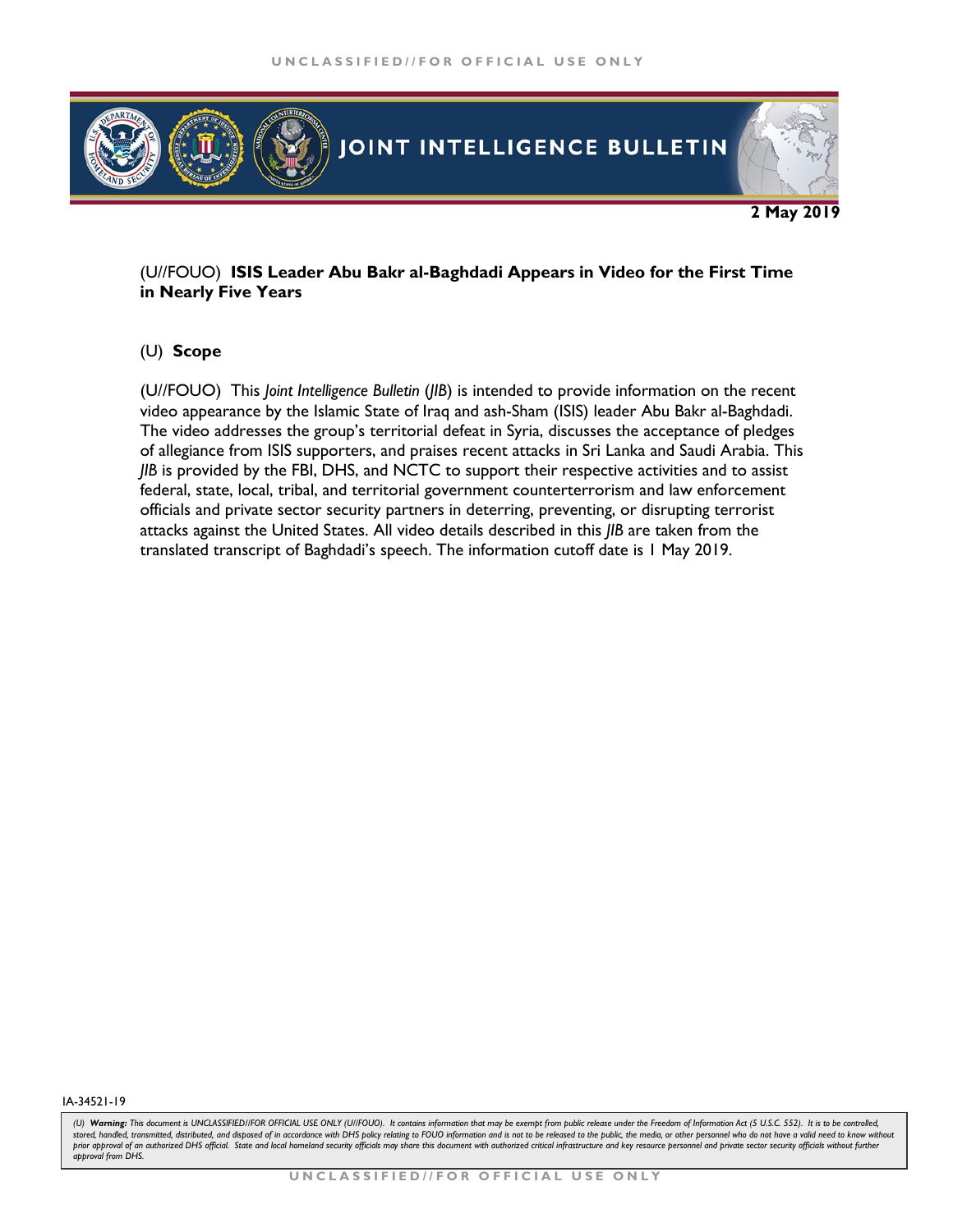## (U) **Details of ISIS Leader Abu Bakr al-Baghdadi's Video Message**

(U//FOUO) On 29 April 2019, ISIS's al-Furqan Media Establishment publicly released an 18-minute video message in Arabic titled "*In the Company of the Amir of the Believers"*, which shows ISIS leader Abu Bakr al-Baghdadi sitting on a carpet in an undisclosed location with an assault rifle at his side. This is Baghdadi's first public statement since his August 2018 audio message, and his first video appearance since July 2014, when Baghdadi was filmed introducing himself as "caliph" of the newly-declared caliphate at the Grand Mosque in Mosul, Iraq.

## (U) **Baghdadi Vows a "Long Battle Ahead" Despite Defeat in Syria**

- (U//FOUO) Baghdadi emphasizes that ISIS's fight is not over, stating, "In truth, the battle between Islam and its people with the Cross and its people is long." He further explains that ISIS is engaged in a multigenerational struggle and they plan to wear down their enemies with attrition, emphasizing that "jihad will continue until Judgement Day" and that "God Almighty ordered us to wage jihad and did not order us to achieve victory."
- (U//FOUO) Baghdadi acknowledges that ISIS lost the war in Baghuz, Syria, but emphasizes that the "bravery, steadfastness, and endurance of the Ummah of Islam was evident." He states that ISIS's soldiers did not abandon their faith during the battle, and sacrificed their lives rather than giving away land to ISIS's enemies.
- (U//FOUO) Baghdadi praises the members in all of ISIS's provinces for their "unified raid to avenge their brothers in Syria, which amounted to 92 operations in eight countries." He states these attacks indicate the cohesion and steadfastness of the "mujahedeen." Baghdadi praises and thanks the now-deceased emirs, provincial governors, military personnel, and media members from various countries for their support to ISIS.

# (U) **Baghdadi Praised the Attacks in Sri Lanka and Saudi Arabia and Calls for Additional Operations**

- (U//FOUO) Video footage displays the Sri Lanka attackers—who conducted a series of suicide bombings against luxury hotels and Christian churches in Sri Lanka on 21 April, killing approximately 250 people—pledging allegiance to Baghdadi, while audio of purportedly Baghdadi's voice is heard stating, "You brothers in Sri Lanka have pleased the monotheists by their commando operations that unsettled the Crusaders in their Easter celebrate to avenge their brothers in Baghuz." Baghdadi continues with "praise be to God, for among those killed were some Americans and Europeans." Baghdadi congratulates the Sri Lanka attackers on their pledge of allegiance to join the "caliphate," and asked God to accept them as martyrs.
- (U//FOUO) Baghdadi acknowledges the attack in Saudi Arabia—where ISIS fighters attacked a Saudi security building in Az Zulfi on 21 April—and asked God that it be "followed by another one." He calls on members in Saudi Arabia "to continue down the path of jihad" against the Saudi regime.
- (U//FOUO) While Baghdadi appears in discussion with unidentified men, text on the screen indicates he was giving directives to "double the effort and intensify the blows against the Crusaders, apostates, and their supporters."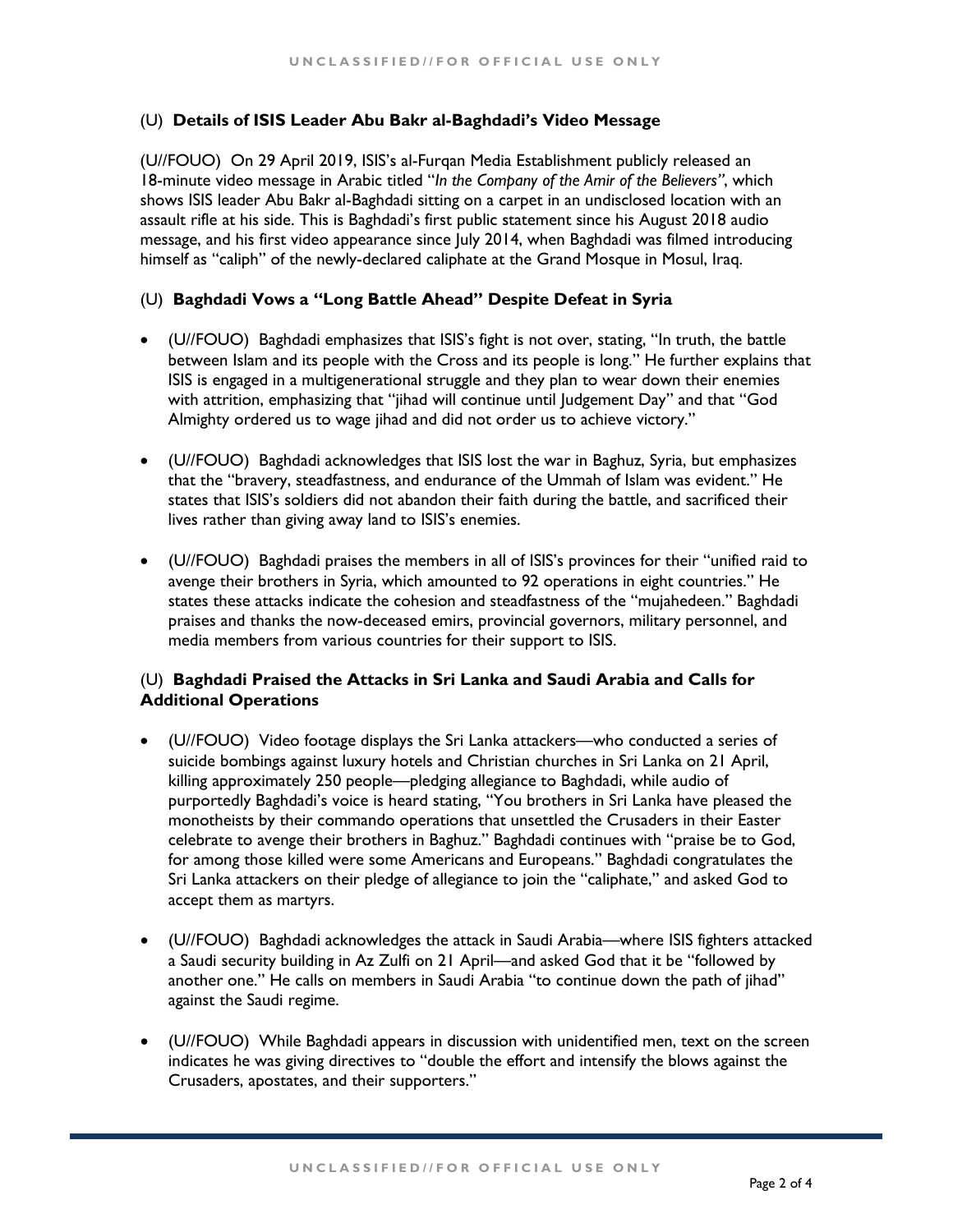# (U) **Baghdadi Accepts Pledges of Allegiance and Praises Global Network**

- (U//FOUO) The video shows Baghdadi being handed booklets by one of the unidentified men which are labeled with the names of ISIS provinces, including Libya, Khorasan, Somalia, Yemen, Caucasus, West Africa, Central Africa, and Turkey, as well as Tunisia, which is not publicly identified as a province. This is the first time ISIS has referred to Turkey as an official province, or "*wilayah*," in its media releases.
- (U//FOUO) Additionally, Baghdadi accepts pledges of allegiance from ISIS members in Burkina Faso and Mali, and congratulates them for joining the "caliphate." He recommends they intensify their attacks against France and its allies and to avenge their brothers in Iraq and Syria.
- (U//FOUO) Baghdadi congratulates ISIS members in Libya for their resoluteness and their raid on the town of Al Fugaha, Libya. He states that despite their withdrawal from it, they have shown their enemies that they are capable of taking the initiative, knowing their battle today is a battle of attrition.

#### (U) **Baghdadi's Image Starkly Contrasts with Last Appearance in 2014**

(U//FOUO) The video's presentation of Baghdadi as an insurgent leader—similar to the images of now-deceased al-Qa'ida (AQ) leader Usama Bin Laden and now-deceased AQ in Iraq leader Abu Musab al-Zarqawi from prior videos—contrasts with Baghdadi's July 2014 appearance at the Grand Mosque in Mosul, Iraq, where he delivered a formal address from the mosque's pulpit wearing a black turban and robe probably to evoke images of the last caliphs who ruled from Baghdad.

#### (U) **Outlook**

(U//FOUO) The FBI, DHS, and NCTC assess Baghdadi's appearance almost certainly will bolster the morale for ISIS's existing supporters around the world, including those in the United States, by indicating Baghdadi is alive and in control of the group as of late April 2019. Most homegrown violent extremists (HVEs) generally do not mobilize to violence in response to specific events and instead are usually influenced by a confluence of sociopolitical, ideological, [a](#page-2-0)nd personal factors.ª However, those wavering in their commitment to ISIS might feel a sense of renewed devotion to the group as Baghdadi is alive and apparently still managing ISIS.

#### (U) **Indicators**

(U//FOUO) Due to the highly personal nature of radicalization and mobilization to violence, it is difficult to assess specific indicators that are indicative of US-based violent extremists' intent to commit violence at home or a[b](#page-2-1)road.<sup>b</sup> Specific indicators of mobilization to violence can be

<span id="page-2-1"></span><span id="page-2-0"></span>a (U//FOUO) The FBI, DHS, and NCTC define an HVE as a person of any citizenship who has lived or operated primarily in the United States or its territories, is engaged in, or is preparing to engage in ideologically motivated terrorist activities (including providing support to terrorism) in furtherance of political or social objectives promoted by a foreign terrorist organization, but whose actions are independent of direction by a foreign terrorist organization. HVEs are distinct from traditional domestic terrorists who engage in unlawful acts of violence to intimidate civilian populations or attempt to influence domestic policy without direction from or influence from a foreign actor. <sup>b</sup> (U//FOUO) The FBI, DHS, and NCTC define radicalization as the process through which an individual changes from a non-violent belief system to a belief system that includes the willingness to actively advocate, facilitate, or use unlawful violence as a method to effect societal or political change.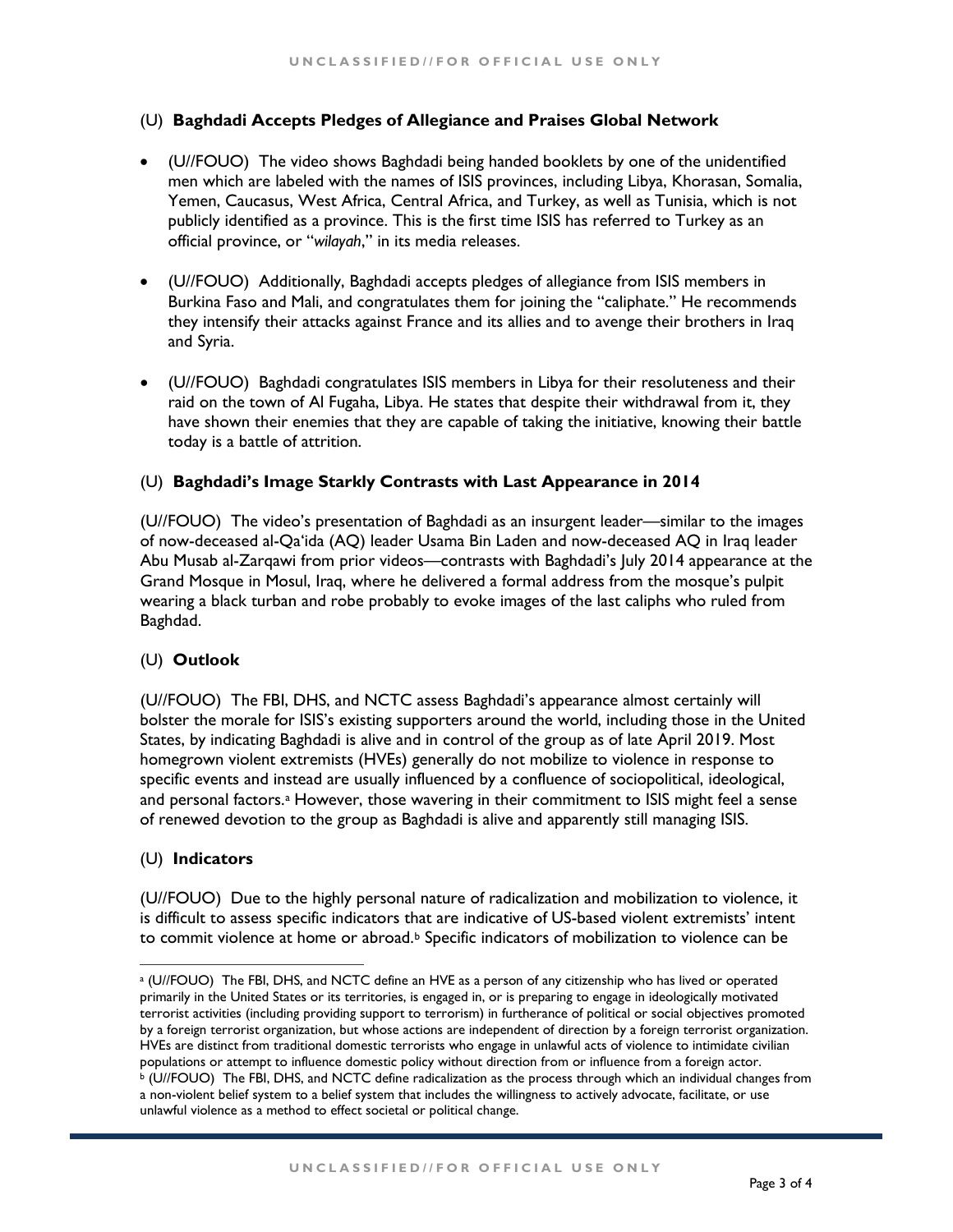found in the unclassified booklet "Homegrown Violent Extremist Mobilization Indicators," which is available at https://go.usa.gov/xEKgd.

## **(U) Report Suspicious Activity**

**(U) To report suspicious activity, law enforcement, Fire-EMS, private security personnel, and emergency managers should follow established protocols; all other personnel should call 911 or contact local law enforcement.** Suspicious activity reports (SARs) will be forwarded to the appropriate fusion center and FBI Joint Terrorism Task Force for further action. For more information on the Nationwide SAR Initiative, visit http://nsi.ncirc.gov/resources.aspx.

#### **(U) Administrative Note: Law Enforcement Response**

(U//FOUO) Information contained in this intelligence bulletin is for official use only. No portion of this bulletin should be released to the media, the general public, or over nonsecure Internet servers. Release of this material could adversely affect or jeopardize investigative activities.

(U) For comments or questions related to the content or dissemination of this document, please contact the Counterterrorism Analysis Section by e-mail at FBI\_CTAS@ic.fbi.gov or the I&A Production Branch by e-mail at IA.PM@hq.dhs.gov.

**(U) Tracked by:** HSEC-8.1, HSEC-8.2, HSEC-8.3, HSEC-8.5, HSEC-8.8